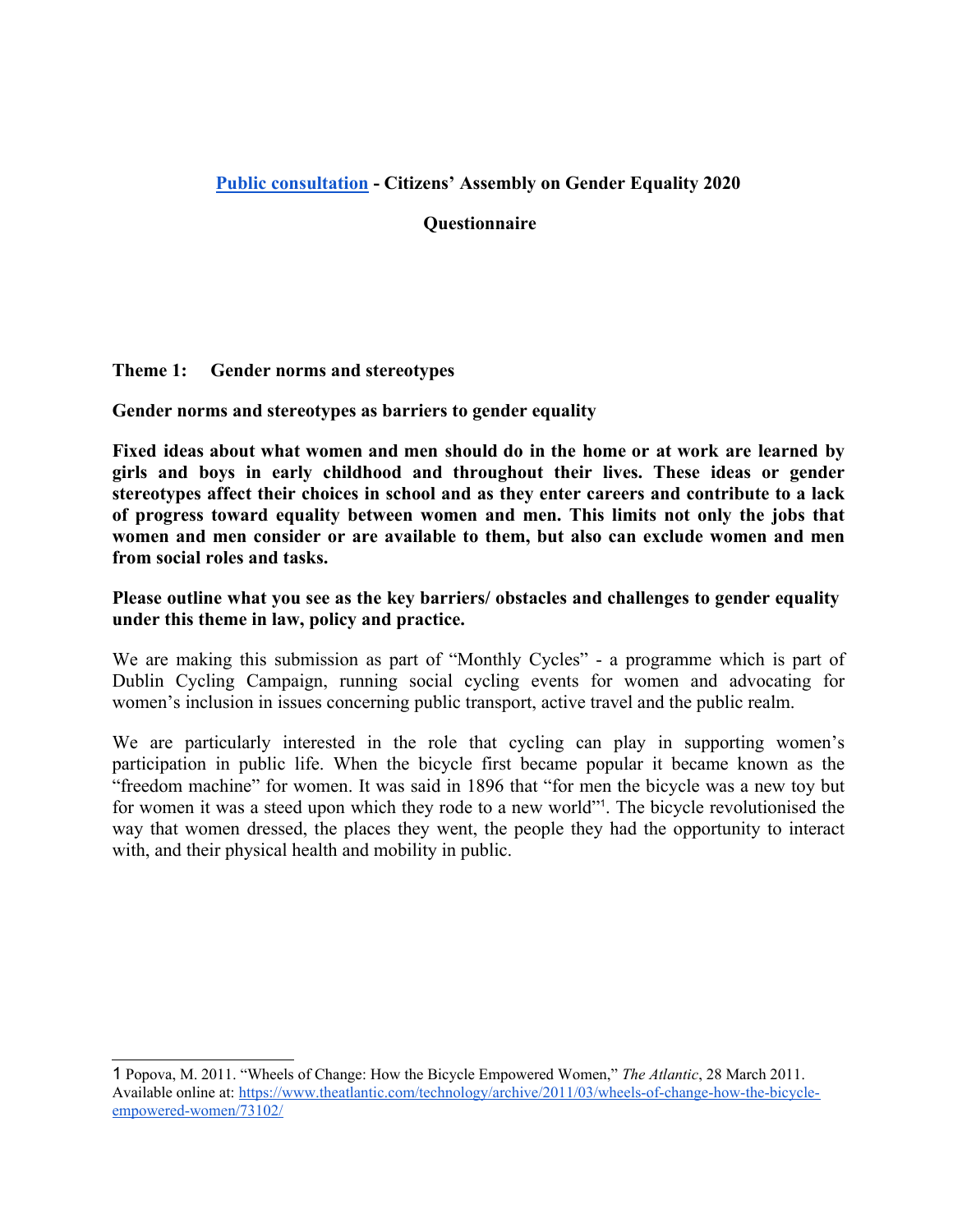It is of particular concern to us therefore that over the past number of years, the gap between men and women cycling in Ireland has grown starkly - with just 27% of people cycling for work being women. Shockingly, fewer than 700 girls cycled to school in 2016 - a ratio of 1:9 compared to boys.

A study of women's "safety work" in public spaces found that women and girls tend to take significant precautionary actions in order to avoid perceived danger in public spaces. In "*The* Right Amount of Panic: How Women Trade Freedom for Safety<sup>3[2](#page-1-0)</sup> the author shows how women adjust their behaviour, often in unconscious ways - adapting their routes home, avoiding certain dark streets, avoiding being alone at certain times of day, choosing their outfits according to their perception of their safety rather than their comfort.

The findings reveal the public realm to be a place where women are constantly moderating their comfort and their freedom for their own safety. These findings were echoed in Jackie Burke's investigation into women's and girls' safety in public in Dublin, as part of the UN Safe Cities Programme.<sup>[3](#page-1-1)</sup>

The extremely low number of teenage girls in Ireland cycling to school also points to the impact of negative social norms on the choices made by teenage girls; research undertaken by Green-Schools revealed that young women are dealing with social issues such as peer pressure; harassment on the roads from drivers and young men; and a general perception of cycling as being "uncool".<sup>[4](#page-1-2)</sup> It is our belief that we need to tackle these challenges in order to ensure that teenage girls can experience the autonomy of cycling with all its health and time-saving benefits, not to mention benefits for Irish society in terms of reducing pollution and congestion.

Debates over transport and the public realm are typically male dominated spaces, yet they are significant dimensions of women's lives, determining how they engage with their community, access their workplaces, and attend to caring duties during they may have. With this submission, we aim to draw attention to the ways in which our public space and our public transport is gendered, both in design and in use; we believe this merits more attention and a lack of gendered understanding of public space amounts to gender discrimination towards girls and women, with the consequence that women are disadvantaged in accessing their rights to participate in services such as education and work, or to undertake duties as carers or mothers.

Men, women and minority groups will access and use public transport and public space in quite different ways, as the World Bank's Maitreyi Das states: *"In general, cities work better for heterosexual, able-bodied, cisgender men than they do for women, girls, sexual and gender minorities, and people with disabilities. Faced with challenges ranging from transportation services that prioritize commuting over caregiving, to the lack of lighting and toilets in public spaces, many women, girls, and sexual and gender minorities around the world feel inconvenienced, ill-at-ease, and unsafe in the urban environment."*[5](#page-1-3) .

<span id="page-1-0"></span><sup>2</sup> <https://policy.bristoluniversitypress.co.uk/the-right-amount-of-panic>

<span id="page-1-1"></span><sup>3</sup> <https://arrow.tudublin.ie/cgi/viewcontent.cgi?article=1032&context=aaschsslrep>

<span id="page-1-2"></span><sup>4</sup> - <https://greenschoolsireland.org/andshecycles-campaign/>

<span id="page-1-3"></span><sup>5&</sup>lt;sup>I</sup>nttps://www.worldbank.org/en/topic/urbandevelopment/publication/handbook-for-gender-inclusive[urban-planning-and-design](https://www.worldbank.org/en/topic/urbandevelopment/publication/handbook-for-gender-inclusive-urban-planning-and-design)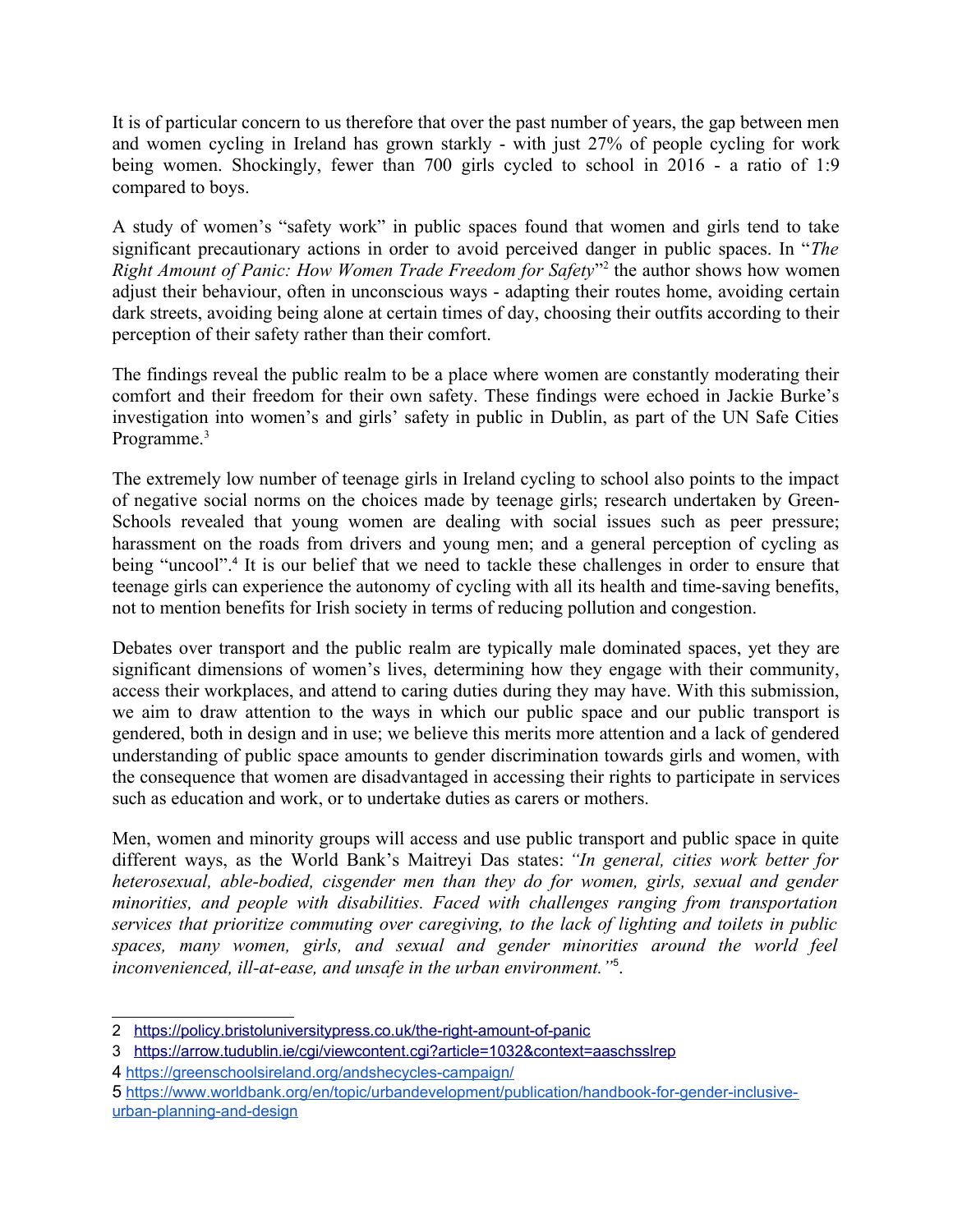In February 2020, the World Bank published a 'Handbook for Gender-Inclusive Urban Planning and Design'[6](#page-2-0) , setting out to analyse a range of areas of concern: accessing services and spaces in the public realm to mobility, freedom from violence, health and the built environment, as well as a gendered perspective on climate resilience. In March 2020, Transport for London launched its 'Cycle your City' campaign which aims to encourage more women to take up cycling.[7](#page-2-1)

We are making this submission out of concern that Ireland is far behind regarding a gender analysis of how we design mobility services, not least the bike-to-work scheme which arguably perpetuates an inequity in use of public space by facilitating those with secure work, and disproportionately benefiting high earners who tend to be men; while doing nothing to support children, students, carers, the self-employed or those in precarious employment to access one of the cheapest and healthiest forms of transport.

### **Please identify the steps to be taken to address the issues raised and who should address them (e.g. the state, private sector, education system etc.)**

Abolish the bike-to-work scheme and invest in bikes for school children, students and others. Where a bike-to-work scheme is offered, it should not be offered as a marginal rate tax break but rather as an incentive that benefits all workers equally, as well as those who work in the home.

Conduct further research into the gendered aspects of transport and the public realm, with specific focuses on groups such as teenage girls and ethnic minorities.

Apply gender and equality auditing to public planning, in accordance with the Public Sector Duty<sup>[8](#page-2-2)</sup>, informed by the latest evidence-based research and in consultation with relevant stakeholders and representatives.

**Theme 2: Work: Occupational segregation by gender, gender discrimination and the gender pay gap**

**Women and men are often concentrated into different kinds of jobs and within the same occupations, women are often in work that is less well paid and has less opportunities for career advancement. Women often work in areas where they can work part-time so as to fit in with their caring responsibilities. While many men work in low paid jobs, many professions dominated by women are also low paid, and professions that have become female-dominated have become lower paid. This worsens the gender pay gap (the average difference between the wages of women and men who are working).**

**Please outline what you see as the key barriers/ obstacles and challenges to gender equality under this theme in law, policy and practice.**

<span id="page-2-0"></span><sup>6&</sup>lt;sup>n</sup>ttps://www.worldbank.org/en/topic/urbandevelopment/publication/handbook-for-gender-inclusive[urban-planning-and-design](https://www.worldbank.org/en/topic/urbandevelopment/publication/handbook-for-gender-inclusive-urban-planning-and-design)

<span id="page-2-1"></span><sup>7&</sup>lt;sup>https://tfl.gov.uk/info-for/media/press-releases/2020/march/tfl-launches-campaign-to-support-women-</sup> [into-cycli](https://tfl.gov.uk/info-for/media/press-releases/2020/march/tfl-launches-campaign-to-support-women-into-cycli)

<span id="page-2-2"></span><sup>8</sup> - Section 42 of the Irish Human Rights and Equality Commission Act 2014. Available online: <http://www.irishstatutebook.ie/eli/2014/act/25/section/42/enacted/en/html#sec42>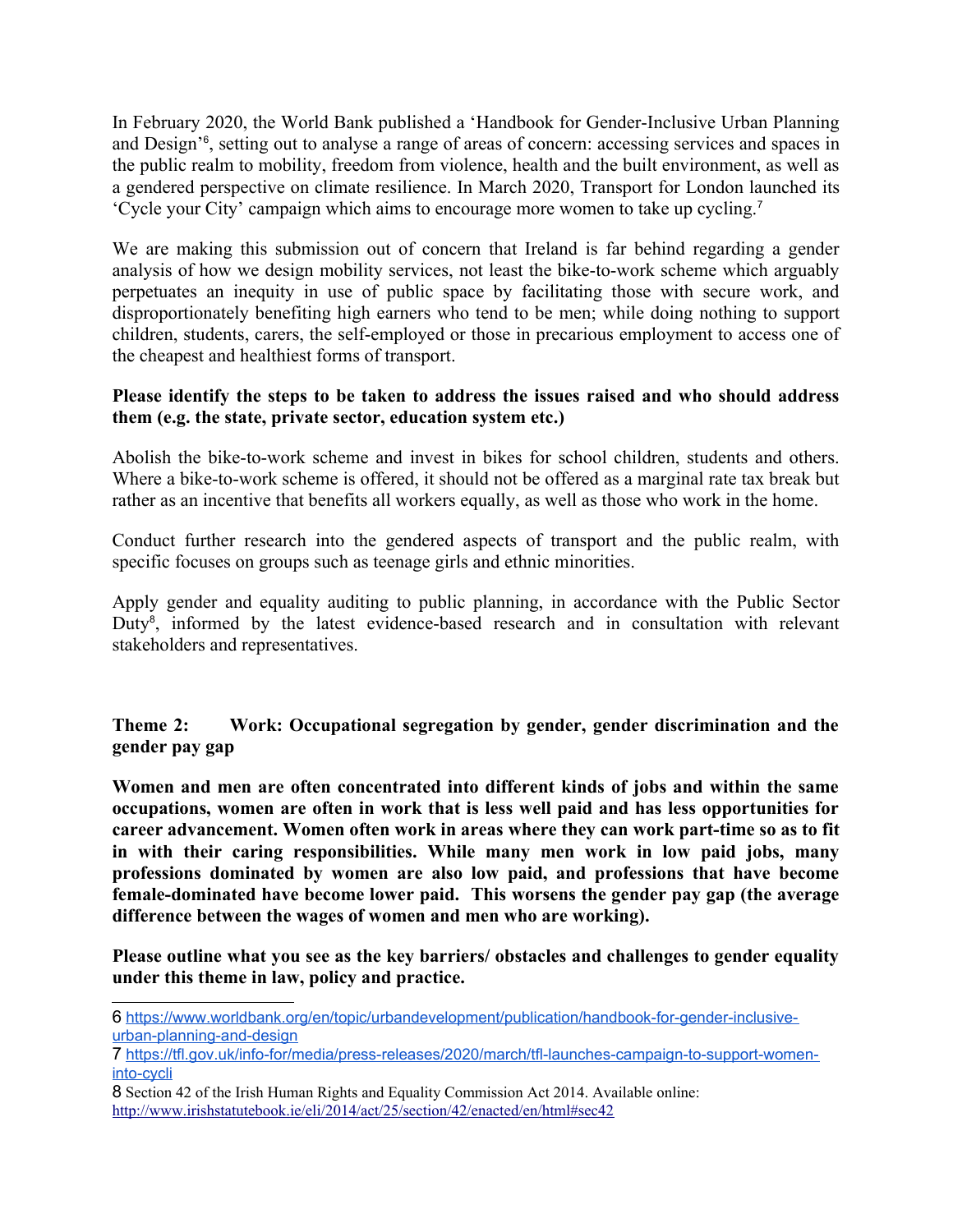Stereotypes that are embedded in the education system for example school books which reinforce professions and gender.

A lack of women at leadership level in engineering - architectural professions. Women occupy just 10% of the highest-ranking jobs at the world's leading architectural practices.<sup>[9](#page-3-0)</sup>

# **Please identify the steps to be taken to address the issues raised and who should address them (e.g. the state, private sector, education system etc.)**

Third level universities to step up their commitment to training women to become engineers, with a particular focus on road engineering and transport design.

Tendering process to include gender-inclusive analysis for design of urban space.

Consideration for introducing quotas for participation of women in decision-making for design of publicly-funded road and public transport projects.

Consideration of quotas for engineering, transport planning and architectural professions, director appointments and leadership positions.

The burden of commuting to work on workers must be reduced. One possible way to work towards this goal is the introduction of mandatory workplace travel plans for all workplaces above a certain size. This is a goal contained in *A New Transport Policy for Ireland 2009 - 2020*. A workplace travel plan is a set of measures aimed at supporting sustainable travel for workrelated journeys. It comprises actions to promote walking, cycling, public transport, carsharing, the use of technology instead of travel, and flexible working practices.<sup>[10](#page-3-1)</sup>

Where it is possible for a woman to use transport other than a car to access employment, workplace transport planning has the potential to encourage a larger uptake of cycling and other more sustainable modes<sup>[11](#page-3-2)</sup> while simultaneously opening up employment opportunities to women who would not otherwise have been able to access them without a car. One study of implementation of workplace travel plans in the UK showed that introducing plans doubled the proportion of staff commuting by bus, train, cycling and walking<sup>[12](#page-3-3)</sup>.

Implementing a plan can be successful in reducing single occupancy car-use amongst workers<sup>[13](#page-3-4)</sup> however, women are more likely to have more complex journeys, which can include getting groceries and dropping and picking up children and elderly parents.[14](#page-3-5) Given what we know about women's travel patterns it is no surprise that women currently rely more on driving to get to work. This will restrict women from accessing employment who cannot afford a car or who cannot drive for one of many possible reasons. In Belgium, as well as countries such as

<span id="page-3-0"></span><sup>9&</sup>lt;sup>https://www.worldbank.org/en/topic/urbandevelopment/publication/handbook-for-gender-inclusive-</sup> [urban-planning-and-design#](https://www.worldbank.org/en/topic/urbandevelopment/publication/handbook-for-gender-inclusive-urban-planning-and-design#)

<span id="page-3-1"></span><sup>10</sup>- [https://www.smartertravelworkplaces.ie/wp-content/uploads/2013/04/Workplace-Travel-Plans-A-](https://www.smartertravelworkplaces.ie/wp-content/uploads/2013/04/Workplace-Travel-Plans-A-Guide-for-Implementers1.pdf)[Guide-for-Implementers1.pdf](https://www.smartertravelworkplaces.ie/wp-content/uploads/2013/04/Workplace-Travel-Plans-A-Guide-for-Implementers1.pdf)

<span id="page-3-2"></span><sup>11</sup> Ibid p.79

<span id="page-3-3"></span><sup>12</sup>- https://econpapers.repec.org/article/eeetransa/v\_3a44\_3ay\_3a2010\_3ai\_3a7\_3ap\_3a473-494.htm

<span id="page-3-4"></span><sup>13&</sup>lt;sup>F</sup>[https://www.eltis.org/sites/default/files/trainingmaterials/evidence\\_in\\_depth\\_reviews\\_of\\_measures.pdf](https://www.eltis.org/sites/default/files/trainingmaterials/evidence_in_depth_reviews_of_measures.pdf)

<span id="page-3-5"></span><sup>14</sup>- https://www.rte.ie/brainstorm/2019/0920/1077145-irish-women-driving-to-work-cars/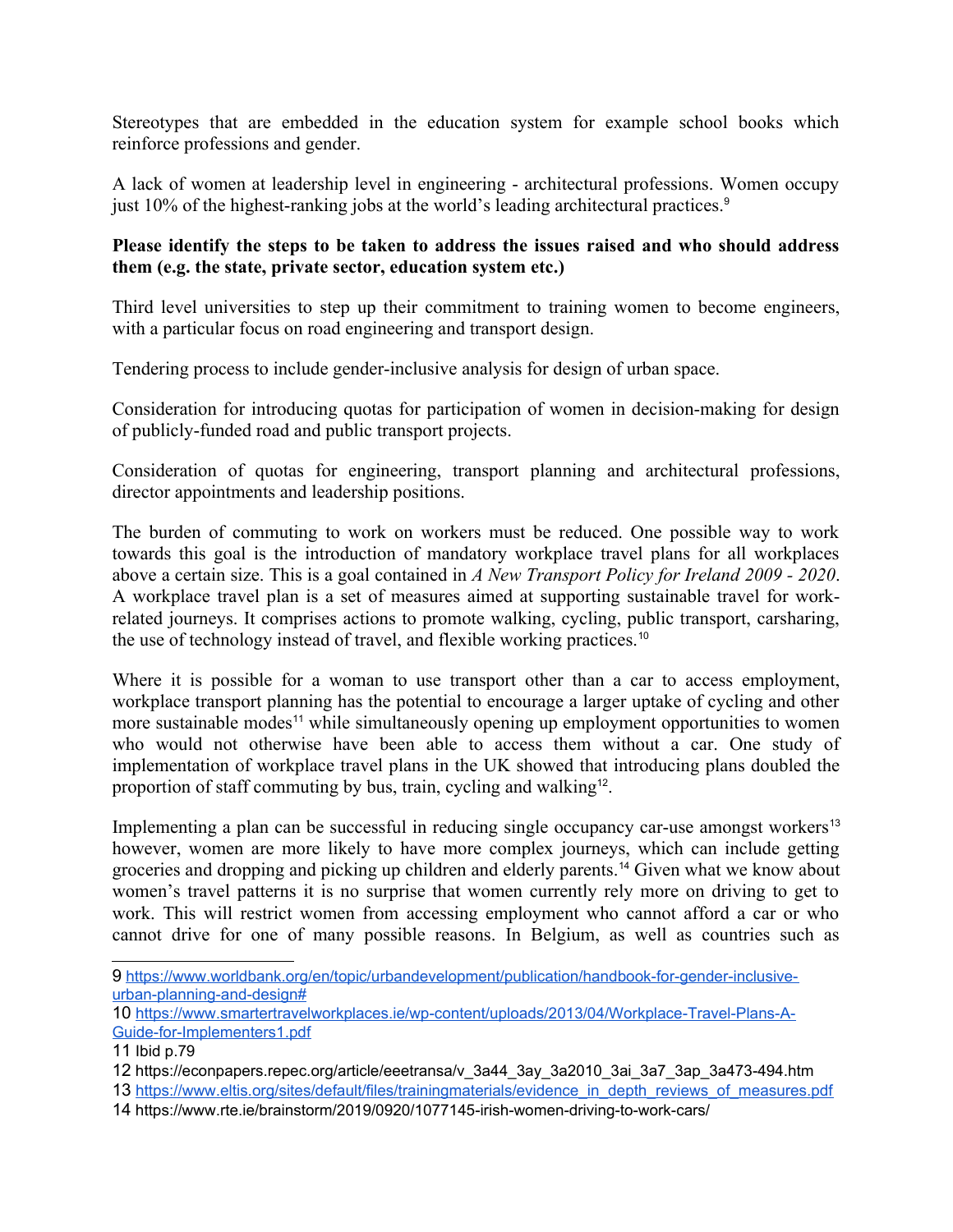Denmark, Finland, France, Germany and the Netherlands, commuting costs are considered a tax-deductible expense<sup>[15](#page-4-0)</sup>. In Ireland there is no tax relief on expenses for getting to or from work. This must be addressed.

# **Theme 3. Care, paid and unpaid, as a social and family responsibility**

**Care -- the social responsibility of care and women and men's co responsibility for care, especially within the family**

**Women remain disproportionately responsible for unpaid care and often work in poorly paid care work. For working parents or lone parents, balancing paid work with parenting and or caring for older and dependent adults presents significant challenges. Women are most disadvantaged by these challenges, yet men also suffer from lack of opportunities to share parenting and caring roles. Despite recent legislation and policy initiatives to support early years parental care, inequalities in the distribution of unpaid care continue between women and men. The cost of childcare has been identified as a particular barrier to work for women alongside responsibilities of caring for older relatives and dependent adults.** 

● **Please outline what you see as the key barriers/ obstacles and challenges to gender equality under this them in law, policy and practice.**

There is a considerable body of research focusing on children and young people's independent mobility<sup>[16](#page-4-1)</sup>. This research examines the conditions that have an impact on children and young people's travel behaviours, and, in turn, the impacts that travel behaviours have on children and young people's wellbeing and development. Overall, the literature shows us that children and young people are becoming more restrained in their ability to be independently mobile due to increased car dependence changes in the built environment. One important feature to note is that generally, girls have less freedom to move around independently than boys<sup>[17](#page-4-2)</sup>. This constrains girls from participating fully in health, education or other activities.

We can understand children and young people's independent mobility (or lack thereof) as an indicator of women's caring responsibilities. When factors reduce the possibility for independent mobility, parents or carers - who are most likely women - must take on the responsibility of accompanying children and young people to school and other activities.

● **Please identify the steps to be taken to address the issues raised and who should address theme (e.g. the state, private sector, education system etc.)**

Prioritisation of Child Friendly Environments

Design of public transport systems so that complex 'trip-chain'[18](#page-4-3) journeys can be undertaken with ease.

<span id="page-4-1"></span><span id="page-4-0"></span><sup>15&</sup>lt;sup>n</sup>[https://www.eltis.org/sites/default/files/trainingmaterials/evidence\\_in\\_depth\\_reviews\\_of\\_measures.pdf](https://www.eltis.org/sites/default/files/trainingmaterials/evidence_in_depth_reviews_of_measures.pdf) 16- <https://www.ncbi.nlm.nih.gov/pmc/articles/PMC6267483/#B62-ijerph-15-02441>

<span id="page-4-2"></span><sup>17&</sup>lt;sup>F</sup>[https://www.getirelandactive.ie/Professionals/Health/Research/Children/Childhood%20Mobility](https://www.getirelandactive.ie/Professionals/Health/Research/Children/Childhood%20Mobility%20Report.pdf) [%20Report.pdf](https://www.getirelandactive.ie/Professionals/Health/Research/Children/Childhood%20Mobility%20Report.pdf) p.44

<span id="page-4-3"></span><sup>18</sup>- <https://nhts.ornl.gov/2001/pub/TripChaining.pdf>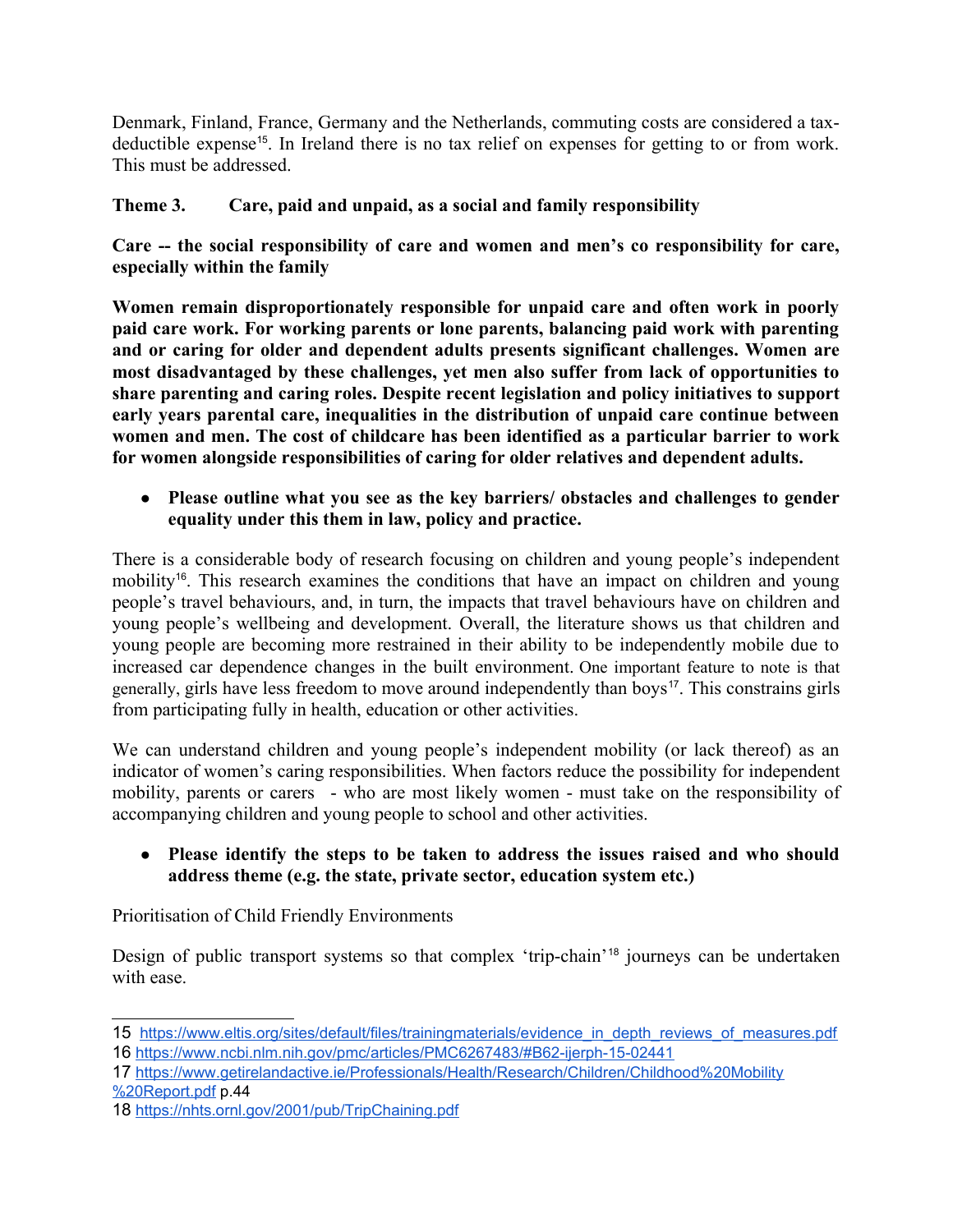**Theme 4: Women's access to, and representation in, public life and decision making**

**Ensure women's participation and representation in decision-making and leadership in the workplace, political and public life**

**Women are systematically underrepresented in leadership in economic and political decision-making. Despite the introduction of a candidate gender quota (through the system of party funding) for national political office, and initiatives to support women's access to corporate decision-making roles, men continue to dominate leadership positions. There are also issues to be considered around how media represents women and men.**

● **Please outline what you see as the key barriers/ obstacles and challenges to gender equality under this theme in law, policy and practice.**

As stated above, the professional sectors which are responsible for designing our public realms tend to be dominated by men - we need greater diversity amongst the professional staff who are designing our public space.

There is a lack of engagement amongst key public figures leading public works projects regarding gender; this lack of leadership on the issue is a major challenge in terms of creating a working environment which welcomes diversity.

There is a lack of engagement with the public sector duty and its impact on how we design transport services at a senior level amongst public servants.

### **Please identify the steps to be taken to address the issues raised and who should address them (e.g. the state, private sector, education system etc.)**

In 1999, Vienna took a decision to gender mainstream design of public space, a commitment which followed a consultative process, happening at the time feminist Maria Vassilakou was appointed deputy mayor. This meant adding extra lighting to make walking at night safer for women, altering traffic lights to prioritise pedestrians and installing seating in nine new locations. More than a kilometre of pavement in Vienna was widened, and five areas were made entirely barrier-free, so as to better accommodate prams, wheelchair users and elderly people. We outline the experience in Vienna with a view to highlighting how, with a significant effort to undertake a consultative process which tracks women's journeys and identifies their preferences regarding mobility, Ireland could design much better quality of public transport which would benefit everyone equally.

**5. Where does gender inequality impact most?** Women who experience an intersection of discrimination; for example ethnic minority women or women living with disabilities.

**To conclude we would be interested in your response to the following question: In which area do you think gender inequality matters most?** Socio-economic disadvantage which is exacerbated through gender inequality, leaving women spending extra time on bus journeys, for example, of having to pay for taxi journeys where no public transport service is available.